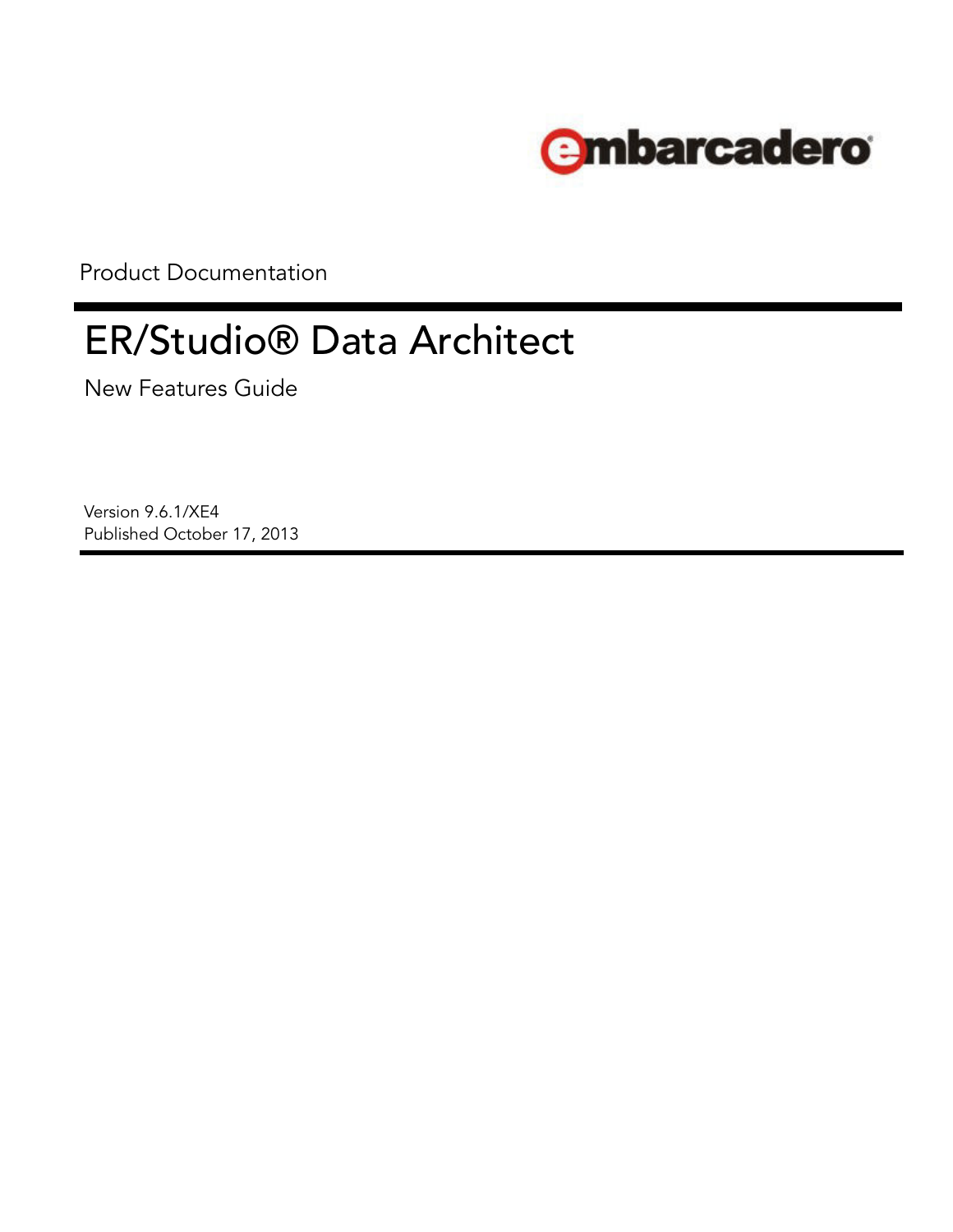© 2013 Embarcadero Technologies, Inc. Embarcadero, the Embarcadero Technologies logos, and all other Embarcadero Technologies product or service names are trademarks or registered trademarks of Embarcadero Technologies, Inc. All other trademarks are property of their respective owners.

Embarcadero Technologies, Inc. is a leading provider of award-winning tools for application developers and database professionals so they can design systems right, build them faster and run them better, regardless of their platform or programming language. Ninety of the Fortune 100 and an active community of more than three million users worldwide rely on Embarcadero products to increase productivity, reduce costs, simplify change management and compliance and accelerate innovation. The company's flagship tools include: Embarcadero® Change Manager™, CodeGear™ RAD Studio, DBArtisan®, Delphi®, ER/Studio®, JBuilder® and Rapid SQL®. Founded in 1993, Embarcadero is headquartered in San Francisco, with offices located around the world. Embarcadero is online at www.embarcadero.com.

October 17, 2013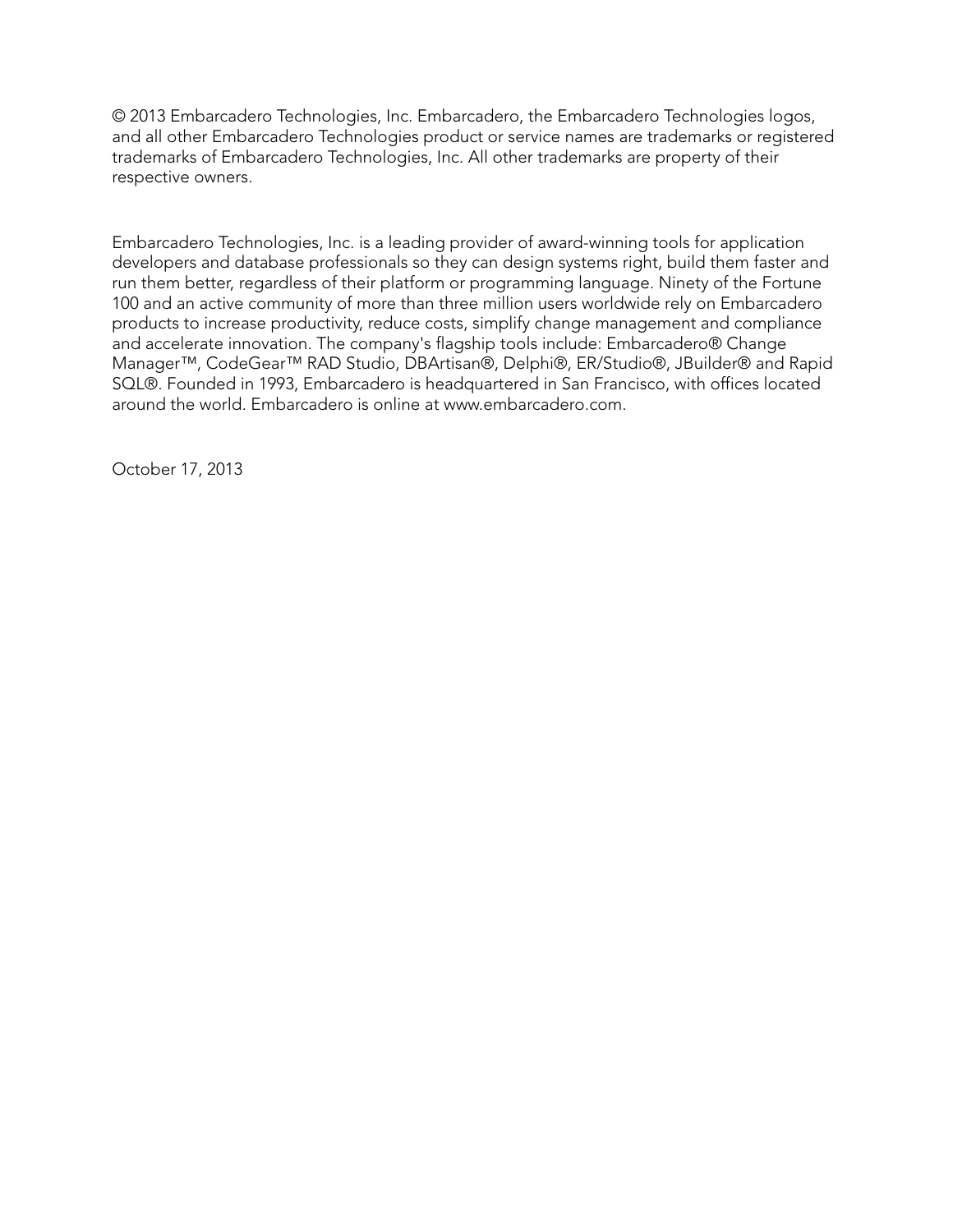# **Contents**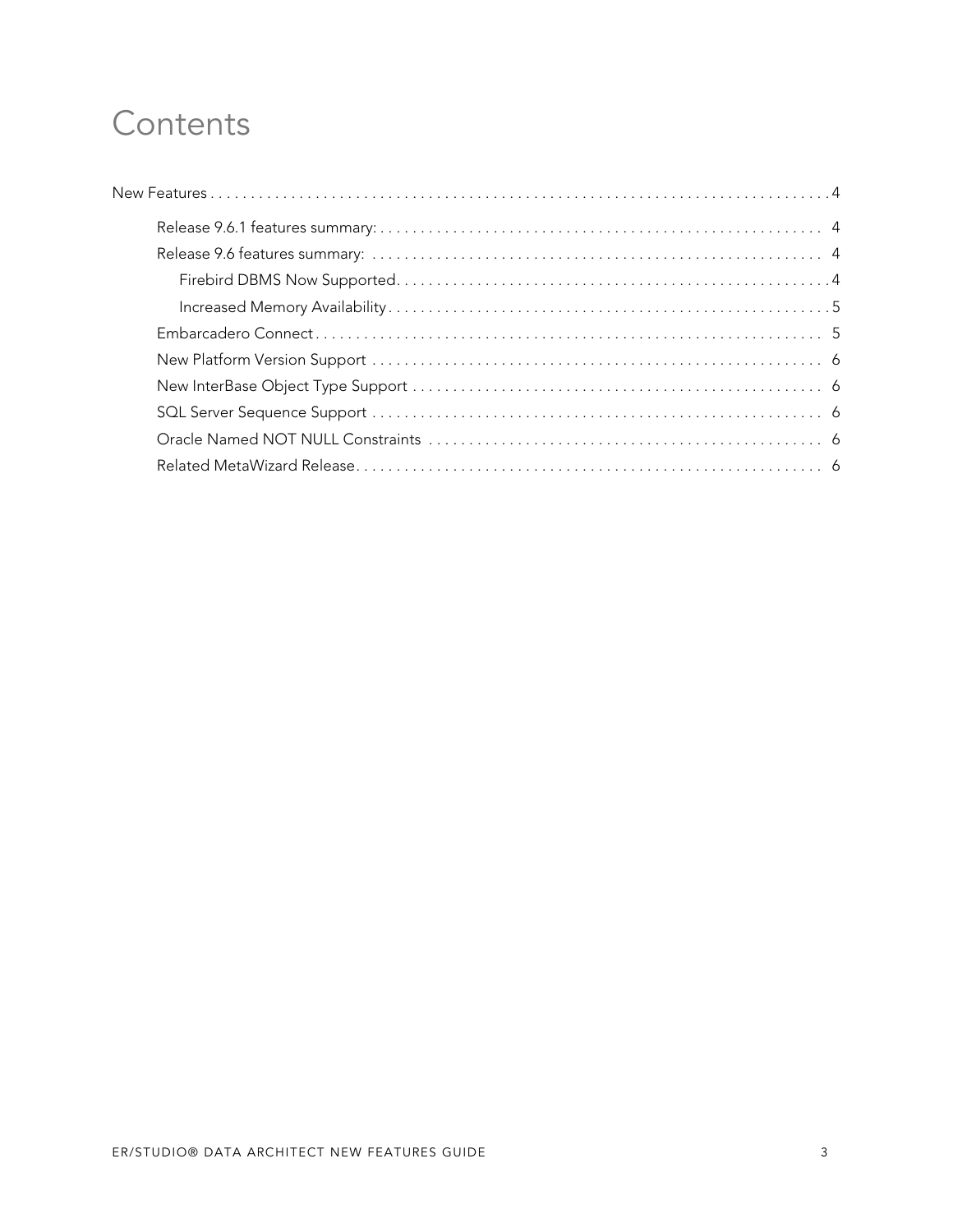# <span id="page-3-0"></span>NEW FEATURES

This new features guide covers the new features for both ER/Studio Data Architect version 9.6 and 9.6.1.

### <span id="page-3-1"></span>RELEASE 9.6.1 FEATURES SUMMARY:

In addition to many bug fixes, 9.6.1 offers the following new features.

- [Firebird DBMS Now Supported](#page-3-3)
- [Increased Memory Availability](#page-4-0)

## <span id="page-3-2"></span>RELEASE 9.6 FEATURES SUMMARY:

- [Embarcadero Connect](#page-4-1)
- [New Platform Version Support](#page-5-0)
- [New InterBase Object Type Support](#page-5-1)
- [SQL Server Sequence Support](#page-5-2)
- [Oracle Named NOT NULL Constraints](#page-5-3)

#### <span id="page-3-3"></span>FIREBIRD DBMS NOW SUPPORTED

ER Studio DA now officially supports Firebird 1.5, 2.1 and 2.5.

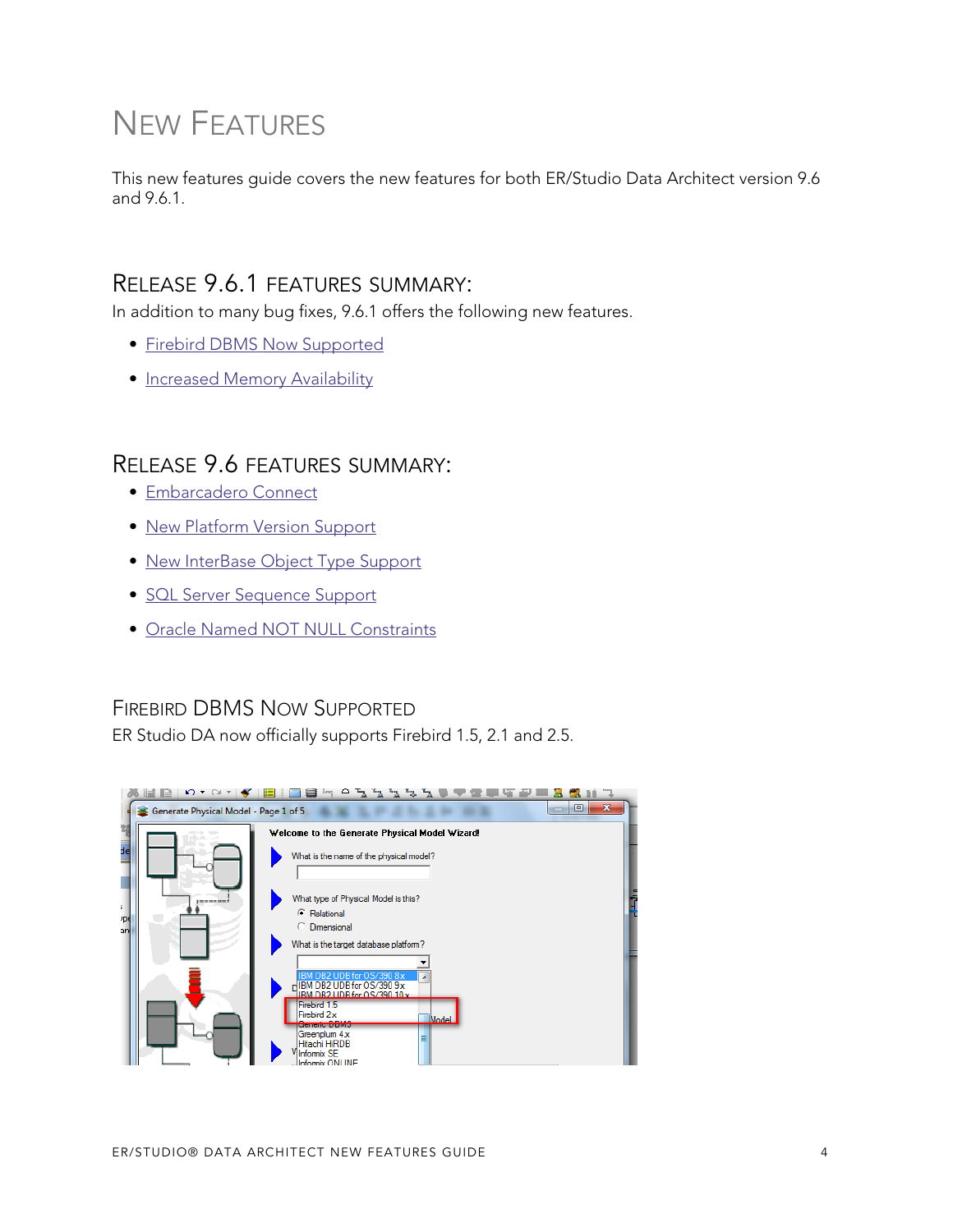#### <span id="page-4-0"></span>INCREASED MEMORY AVAILABILITY

ER Studio DA is now able to use up to 4GB of memory on 64 bit machines and up to 3GB of memory on 32 bit Windows.

**NOTE:** On 32-bit versions of Windows, the system must be able to recognize the [/LARGEADDRESSAWARE setting applied to ERSTUDIO. This link provides information](http://msdn.microsoft.com/en-us/library/windows/hardware/ff556232%28v=vs.85%29.aspx)  of how to do this in different Windows systems: http://msdn.microsoft.com/en-us/library/windows/hardware/ff556232%28v=vs.85%2 9.aspx. There is no need to change anything on Windows x64.

### <span id="page-4-1"></span>EMBARCADERO CONNECT

Embarcadero Connect is a new product that provides functionality previously provided by ER/Studio Portal.

In addition, a Connect server stores data source definitions that can be used by ER/Studio Data Architect. This lets you centralize data source management as well as administer any data governance policies regarding datasource definitions.

ER/Studio Data Architect functionality requiring database connectivity now lets you select an Embarcadero Connect connection, identify the data source, and provide credentials.

| Connection        | C ODBC: Setup                                        |
|-------------------|------------------------------------------------------|
|                   | C Native/Direct Connection                           |
|                   | Fmbarcadero Connect Data Source                      |
| Database Type:    |                                                      |
| Datasource:       |                                                      |
| <b>User Name:</b> | sdfsf                                                |
| Password          |                                                      |
|                   | Create Embarcadero Connect Data Source from settings |
| Name:             |                                                      |

Specific features that accommodate Embarcadero Connect data sources include:

- Reverse engineering
- Generating databases
- Compare/Merge utility
- **Where Used** tab of the Table Editor

In addition, you can relate models to Connect data sources. You can also initiate creation of a new data source on Embarcadero Connect from ER/Studio Data Architect.